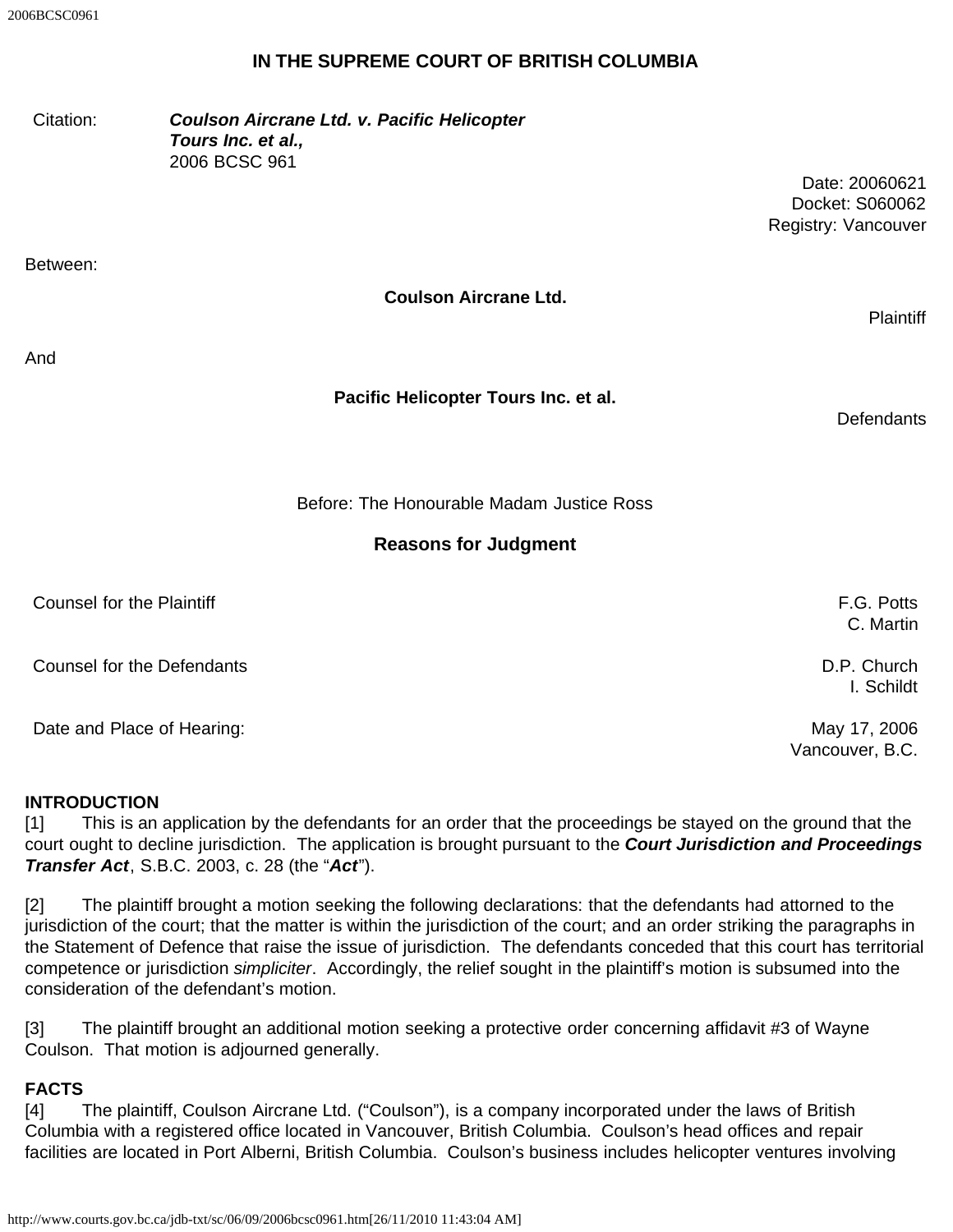passenger transport, firefighting and heli-logging operations. Coulson is also in the business of inspecting, maintaining and repairing helicopters.

[5] The defendant, Pacific Helicopter Tours Inc. ("PHT"), is a company incorporated under the laws of Hawaii and operating from Kahului, Hawaii. PHT's business includes providing helicopter services for air rescue, medvac services, salvage, aerial spraying, environmental clean-up, passenger transport, construction, charters and firefighting. PHT has carried out operations in U.S. territories in the Pacific, in other U.S. states and in Greenland. It has never conducted flight operations in Canada.

[6] The defendant, Pacific Helicopter Services LLC ("PHS"), is a company incorporated under the laws of Hawaii with a mailing address in Kahului, Hawaii. PHS is the registered owner of a Sikorsky Model S-61N helicopter ("Helicopter N261F") which forms part of the subject matter of this litigation. PHS does not hold any operating certificates for the aircraft and does not actively undertake any business.

[7] The defendant, Thomas Hauptman, is a citizen of the United States of America who ordinarily resides in Maui, Hawaii. At all material times, Mr. Hauptman was an officer, director and shareholder of PHT and a member of PHS.

[8] In this action, Coulson advances the following claims:

- (a) for the recovery of a debt incurred by the defendants in relation to the inspection and rebuild of Helicopter N261F (the "Rebuild Agreement"). Coulson alleges that as of January 5, 2006, \$631,416.52 (USD) plus contractual interest was owing pursuant to this agreement;
- (b) for the recovery of various helicopter parts that were installed in Helicopter N261F and rented to the defendants during the course of the Rebuild Agreement which the defendants have failed to return despite a demand being made;
- (c) for the recovery of various helicopter parts that were rented to the defendants from 2001 until May of 2005 in relation to the firefighting venture in Arroyo Grande which the defendants have failed to return despite a demand being made; and
- (d) for damages in conversion in relation to the alleged wrongful refusal to return the rented parts after demand.

[9] The parties began a business relationship in 2000 when Wayne Coulson approached Mr. Hauptman about bidding to provide helicopter services in support of the United States Forest Services ("USFS") firefighting operations in Arroyo Grande, California. The USFS required the bidding party to have a Federal Aviation Administration Part 135 Operating Certificate and to be registered with the U.S. Department of Transportation as an on-demand air taxi operator. PHT had the necessary qualifications.

[10] The bidding party was also required to have available a Sikorsky S-61 helicopter. PHT owned two such helicopters but at the time, both were committed to other operations. Coulson owned an S-61 and proposed that if the bid were successful, it would lease an S-61 to PHT to use in the Arroyo Grande project.

[11] The bid submitted by PHT was successful and PHT entered into a contract with the USFS to provide a helicopter for firefighting operations in Arroyo Grande during the 2001 firefighting season, with two one-year options to extend (the "Arroyo Grande Contract"). The options were exercised and PHT provided services under the contract with the USFS for each of the 2001, 2002 and 2003 firefighting seasons.

[12] Coulson and PHT entered into a services agreement dated June 15, 2001, in anticipation of the Arroyo Grande Contract (the "Services Agreement"). The Services Agreement provided:

#### ARTICLE 7 GOVERNING LAW

This Agreement shall be deemed to have been executed in Arroyo Grande, California and shall be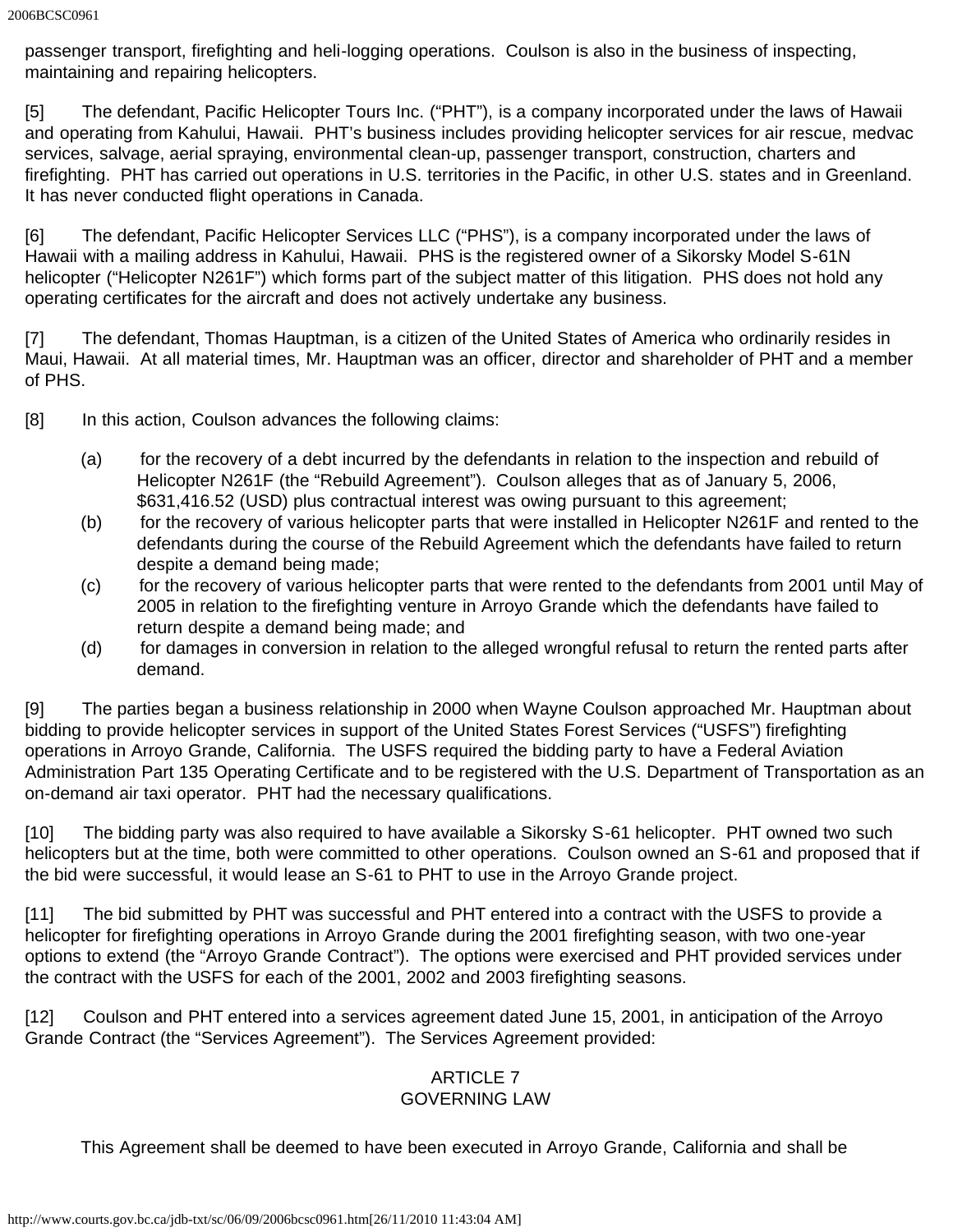governed by and construed in accordance with the laws of New York without regard to the internal conflict of laws, statues or case law thereof which would otherwise govern the law applicable to this Agreement. The parties agree that the courts of New York shall have jurisdiction over the parties with regard to any disputes arising under this Agreement or relating to the Aircraft.

[13] A Sikorsky S-61 helicopter owned by Coulson and leased and operated by PHT was used for the Arroyo Grande Contract. Pursuant to the Services Agreement, Coulson provided services and equipment to PHT in support of operations under the USFS contract.

[14] In 2004, Coulson and PHT successfully re-bid for the Arroyo Grande Contract. The parties continued to conduct themselves under the terms of the Services Agreement.

[15] In February of 2004, Mr. Hauptman, PHT and PHS made arrangements for Helicopter N261F to be delivered to Coulson's facilities in Port Alberni, British Columbia, pursuant to what Coulson alleges was a contract for it to disassemble, inspect and then rebuild the helicopter.

[16] The disassembly took place in February and March of 2004 at Coulson's premises in Port Alberni.

[17] The defendants allege that Helicopter N261F was to have been used in the Arroyo Grande operation, but there was significant delay with the work. As a result, PHT alleges that it was forced to lease a Coulson helicopter to carry out operations for the 2004 season and thus suffered loss. The plaintiff's position is that any delay was at the request of Mr. Hauptman.

[18] Coulson alleges that Mr. Hauptman issued instructions for it to proceed with the overhaul of the helicopter, which included rebuilding and inspection.

[19] The work was completed in May of 2005. Coulson alleges that the accounts were, and had been for some time, in arrears; however, it released the helicopter on the strength of assurances from Mr. Hauptman that payment was imminent. The helicopter was then used in the 2005 fire season under the Arroyo Grande Contract.

[20] The defendants, for their part, assert that during this period there was an ongoing issue with Coulson's failure to provide sufficient documentation to allow the invoices to be assessed.

[21] In August of 2005, Coulson retained counsel in Hawaii and made a formal demand with respect to the overhaul of Helicopter N261F. Counsel for PHT andPHS responded in September of 2005, taking issue with the amount owing and making demands for supporting documents. There followed an exchange of correspondence between counsel with respect to a number of issues, including, the debt owing for the overhaul, the return of helicopter parts in the possession of the defendants, and an allegation that Mr. Hauptman had diverted funds from the Arroyo Grande Contract.

[22] In October of 2005, the defendants assert that avionics were removed from Helicopter N261F which was stationed at the Arroyo Grande USFS station in California. The defendants allege that Coulson personnel removed the parts. The parts were subsequently returned to PHT; however there is an ongoing criminal investigation and the possibility of criminal charges in relation to that matter.

[23] Coulson commenced this action on January 5, 2006. The corporate defendants appeared on February 13, 2006 and filed Statements of Defence on February 27, 2006. Mr. Hauptman appeared on March 3, 2006 and filed a Statement of Defence on March 9, 2006.

[24] By letter dated February 14, 2006, counsel for the defendants requested production of documents pursuant to Rule 26(8) of the *Rules of Court*.

[25] On February 24, 2006, PHT and PHS commenced legal action in the United States District Court, District of Hawaii, against Coulson, Wayne Coulson, Barry Coulson and a series of John Does (the "Hawaii Action").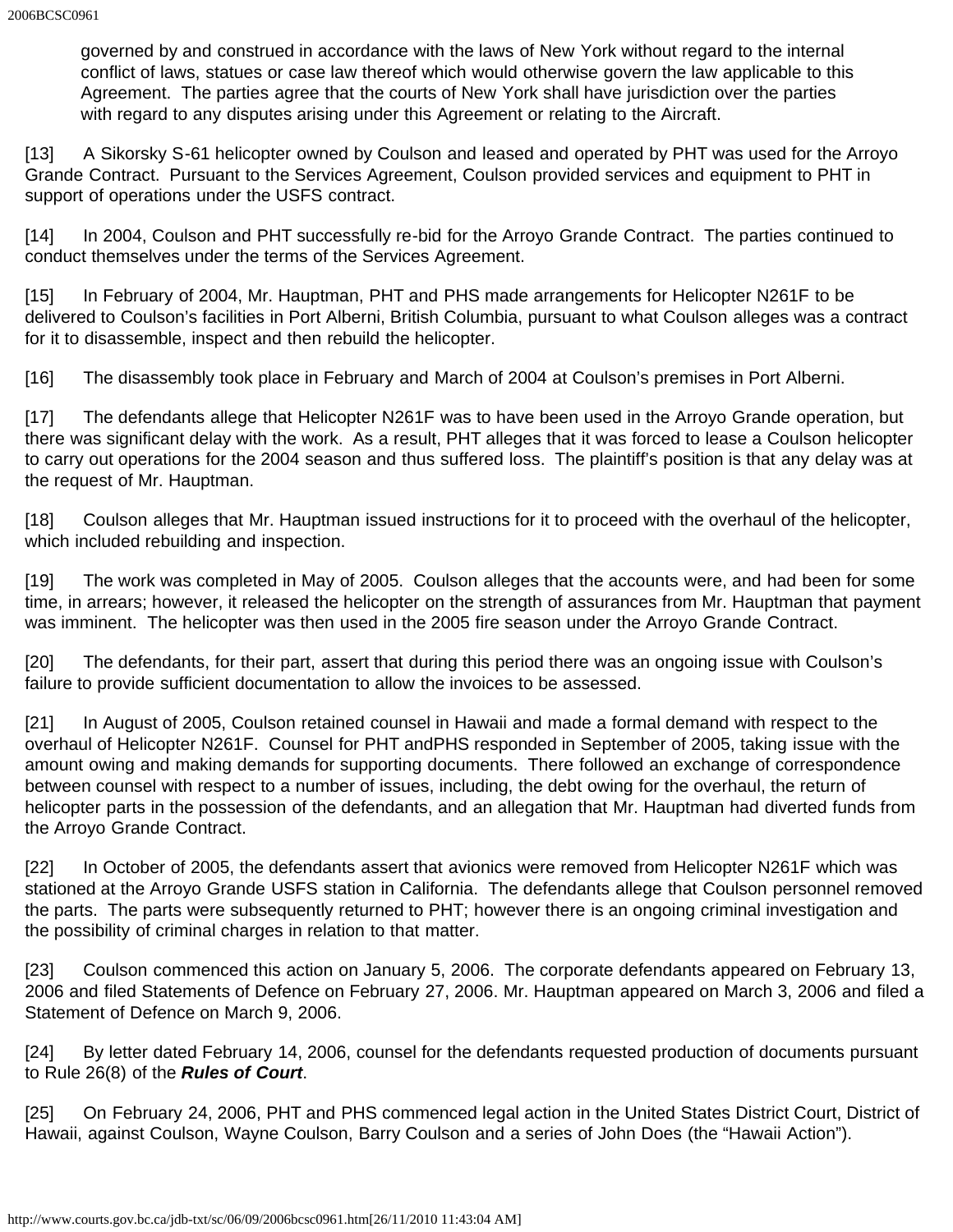- [26] In the Hawaii Action, PHT and PHS raise the following allegations:
	- (a) that on October 29, 2005, Coulson personnel broke into the USFS Arroyo Grande station, sabotaged, and stole equipment from Helicopter N261F;
	- (b) that in or about July of 2005, a representative of Coulson forged Mr. Hauptman's signature on a lease agreement in order to fly a Coulson helicopter under PHT's Federal Aviation Administration Part 135 Operating Certificate;
	- (c) that Coulson inflated his expenses in relation to the Arroyo Grande Contract;
	- (d) that Coulson delayed the inspection to Helicopter N261F, resulting in economic loss to the plaintiffs in the Hawaii Action;
	- (e) that Coulson over-billed for the inspection of Helicopter N261F; and
	- (f) that Coulson refused to return PHT equipment which it retained after the completion of the inspection of Helicopter N261F.

[27] By letter dated February 28, 2006, the defendants gave notice that they would seek a stay of these proceedings on the basis that Hawaii is the more appropriate forum. On March 15, 2006, the defendants delivered the motion and supporting affidavits with respect to jurisdiction, and counsel for the plaintiff served its own motion with respect to jurisdiction, together with supporting affidavits.

[28] The defendants in the Hawaii Action brought a motion in that proceeding seeking to have the court stay the Hawaii Action on the basis of the doctrine of international abstention or alternatively, to dismiss the action on the basis of the doctrine of *forum non conveniens*. That motion has not yet been heard.

### **ISSUES**

[29] There are two issues to be determined with respect to this application:

- (a) have the defendants attorned to the jurisdiction of this court and, if so, does their attornment constitute a bar to their argument that this court should decline jurisdiction; and
- (b) should this court exercise its discretion, pursuant to s. 11 of the *Act* and decline jurisdiction.

### **DISCUSSION**

#### **Have the Defendants Attorned to the Jurisdiction of the Court?**

[30] The plaintiff submits that by defending on the merits, availing themselves of the *Rules of Court* with respect to discovery of documents and seeking "further and other relief" in the Notice of Motion, the defendants have attorned to the jurisdiction of the court and that having attorned, they therefore cannot maintain an application pursuant to the *Act* with respect to *forum non conveniens*.

[31] The defendants submit that this is not a correct statement of the law, such that a party who has attorned may nevertheless bring an action to have the court decline jurisdiction. The defendants submit further that the plaintiff's position, that a party who has attorned cannot bring a *forum non conveniens* application, would reduce the law and the newly amended Rules to an absurdity.

[32] In Mid-Ohio Imported Car Co. v. Tri-K Investments Ltd., (1995), 13 B.C.L.R. (3d) 41 at para. 15 (C.A.), the Court of Appeal stated:

> [T]he law in British Columbia today entitles a party to an action to dispute an order for service ex juris upon him of an originating proceeding, and to challenge jurisdiction, both simpliciter and forum conveniens, without the risk that bringing such applications will constitute acceptance by him of the jurisdiction of the court. Beyond that, the common law prevails such that unless an appearance before the court is made under duress, it will be regarded as voluntary.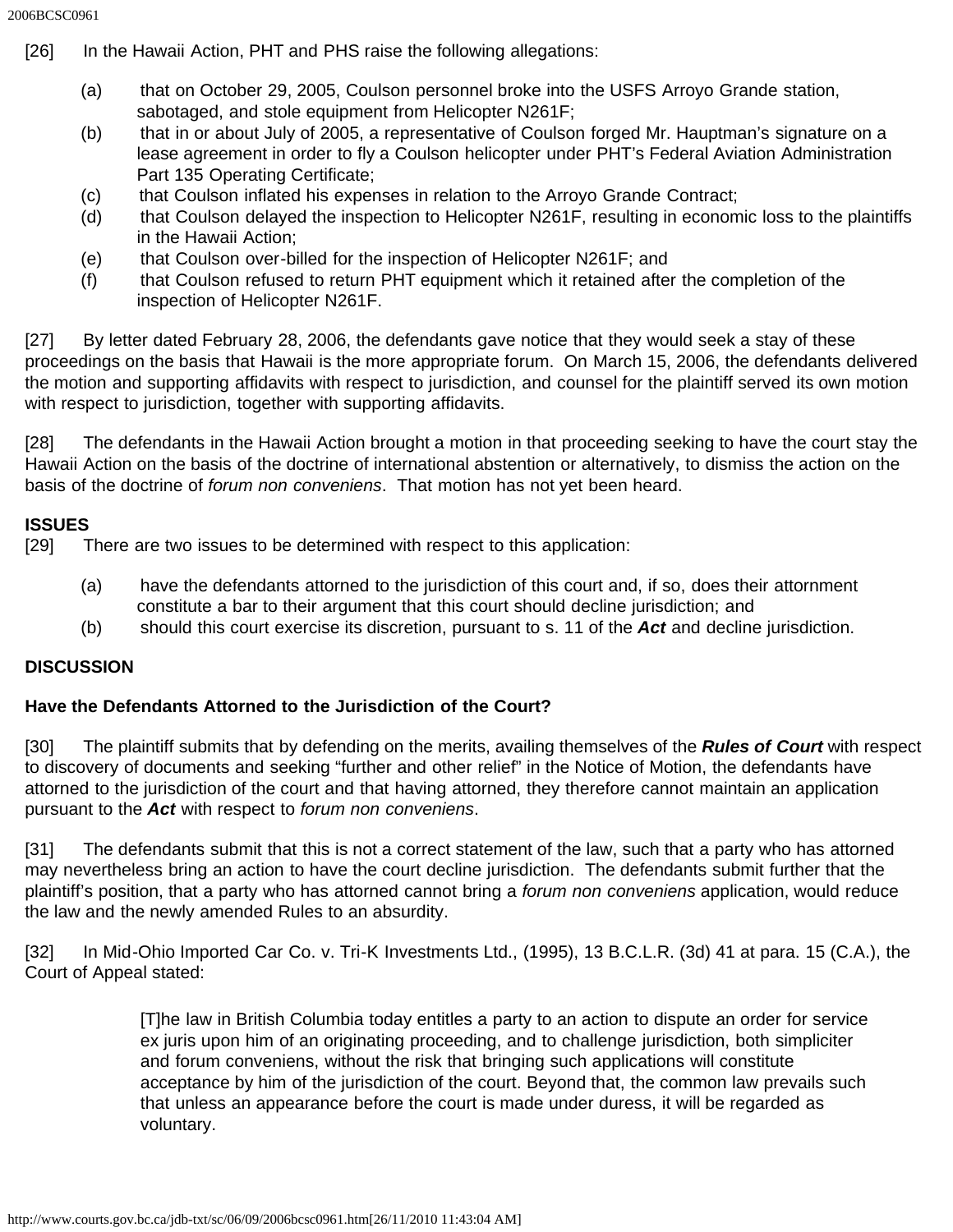[33] In *Imagis Technologies Inc. v. Red Herring Communications, Inc.*, 2003 BCSC 366, the defendants applied for a stay of the action on the basis that British Columbia was not the proper forum for the action. The defendants did not dispute that the court lacked jurisdiction *simpliciter*. The application was based upon Rule 14(6)(c) which at that time provided:

(6) Where a person served with an originating process has not entered an appearance and alleges that

- (a) the process is invalid or has expired,
- (b) the purported service of the process was invalid, or

whether or not the person has entered an appearance, alleges that

(c) the court has no jurisdiction over him or her in the proceeding or should decline jurisdiction,

the person may apply to the court for a declaration to that effect.

[34] Mr Justice Pitfield held that by filing an appearance followed by the filing of a Statement of Defence directed at both jurisdiction and the merits, and then delivering a defence and demand for discovery of documents, the defendants had attorned to the jurisdiction of the court and could not thereafter apply to have the court decline jurisdiction. He noted that the defendants pleading a challenge to the jurisdiction did not avoid the consequence of having attorned.

[35] In *Balla v. Fitch Research Corp.*, 2006 BCSC 275 appeal as of right to the C.A., 2006 BCCA 212, the defendant Alliance brought a motion, in the 21st year of the action, seeking a stay on the basis of a challenge of the jurisdiction of the court. Mr. Justice Johnston concluded that, in the rather complex circumstances of the matter before him, the inclusion of the prayer for "further and other relief" was a prayer for relief that could well have allowed Alliance to go beyond the purely procedural in this claim and to have enabled it to seek relief on the merits. He concluded that Alliance had attorned to the jurisdiction of the court and dismissed the application.

[36] In *Ngo v. Go* 2006 BCSC 71, the defendants applied to strike the Statement of Claim on the grounds that the issues raised had previously been adjudicated in California and, in the alternative, that the court in British Columbia had no jurisdiction or should decline jurisdiction. Mr. Justice Smith held that, by defending on the merits and invoking the court's jurisdiction to dismiss the case on the merits, the defendants had attorned to the jurisdiction of the court. He held further that having attorned, the defendants could no longer challenge jurisdiction either on the basis of jurisdiction *simplicter* or of *forum non conveniens*.

[37] In the case at bar, the defendants have filed a Statement of Defence that, in addition to pleading jurisdiction, addresses the claim on the merits. They have issued a notice pursuant to Rule 26(8) requiring production of documents referred to in the pleading. They have inserted a clause seeking "further and other relief" in the Notice of Motion. In the present circumstances, I do not think that the prayer for "further and other relief" could be used by the defendants in the context of this motion to seek relief on the merits. Accordingly, if that were the only conduct at issue I would conclude that the defendants had not attorned. However, in addition they have defended on the merits and have availed themselves of the *Rules of Court* in relation to discovery of documents. On the authorities, they have attorned.

[38] The next question is whether having attorned, the defendants can seek to have the court decline jurisdiction. Under the authorities decided under the previous Rule, it is clear that they cannot. Those cases, however, were all decided on the basis of the earlier version of Rule 14(6). The Rule has been amended and now provides:

(6) A party who has been served with an originating process in a proceeding, whether served with the originating process in that proceeding in or outside of British Columbia, may, after entering an appearance,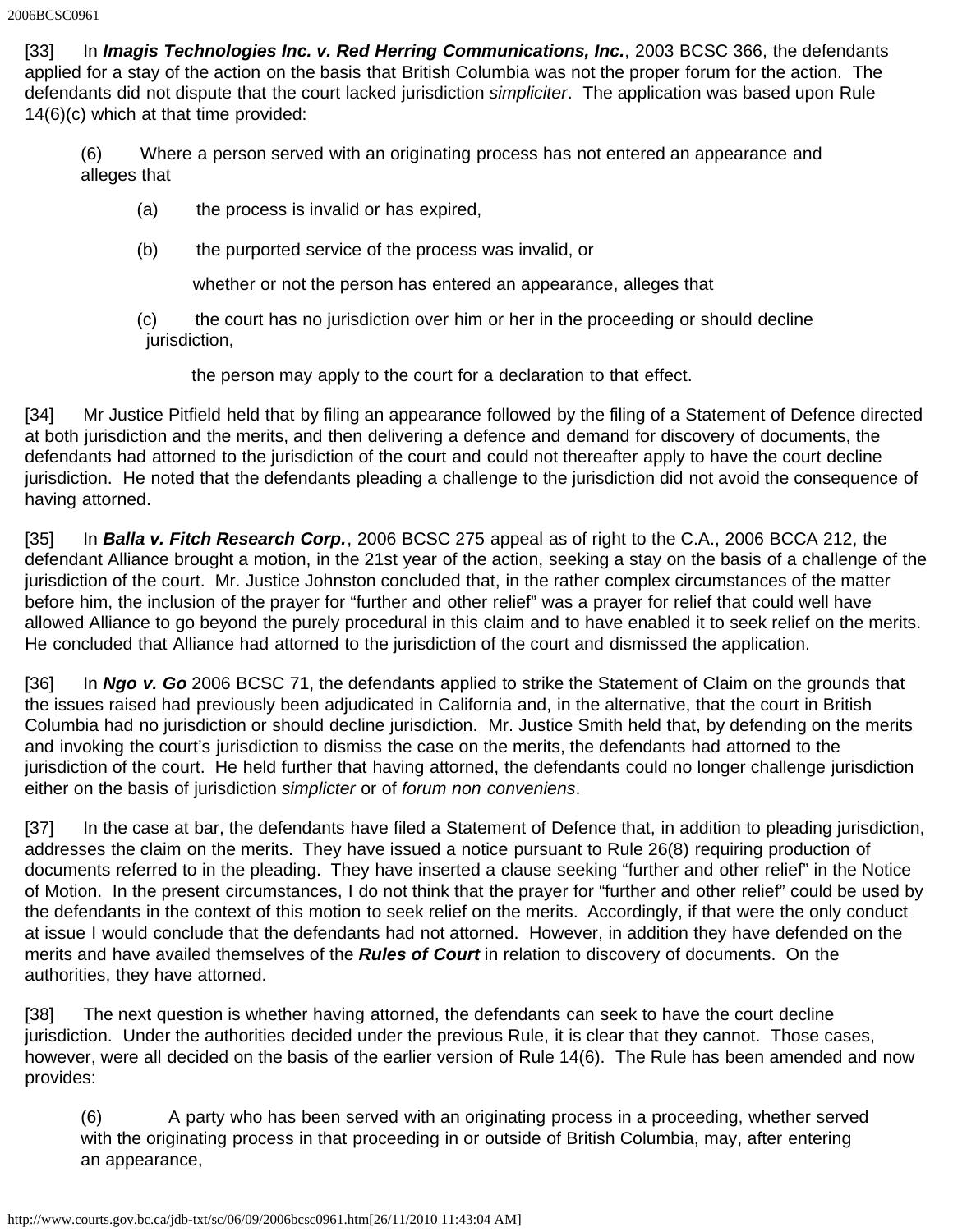(a) apply to strike out a pleading or to dismiss or stay the proceeding on the ground that the originating process or other pleading does not allege facts that, if true, would establish that the court has jurisdiction over that party in respect of the claim made against that party in the proceeding,

(b) apply to dismiss or stay the proceeding on the ground that the court does not have jurisdiction over that party in respect of the claim made against that party in the proceeding, or

(c) allege in a pleading that the court does not have jurisdiction over that party in respect of the claim made against that party in the proceeding.

(6.1) Whether or not a party referred to in subrule (6) makes an application or allegation under that subrule, the party may apply to court for a stay of the proceeding on the ground that the court ought to decline to exercise jurisdiction over that party in respect of the claim made against that party in the proceeding.

(6.2) If a party who has been served with an originating process in a proceeding, whether served with the originating process in that proceeding in or outside of British Columbia, alleges that the originating process in the proceeding is invalid or has expired or that the purported service of the process was invalid, the party may, after entering an appearance, apply for one or both of the following:

- (a) an order setting aside the process;
- (b) an order setting aside service of the process.

 $(6.3)$  If an application is brought under subrule  $(6)$  (a) or  $(6.1)$  or  $(6.2)$  or an issue is raised by an allegation in a pleading referred to in subrule (6) (c), the court may, on the application of a party of record, before deciding the first-mentioned application or issue,

- (a) stay the proceeding,
- (b) give directions for the conduct of the first-mentioned application,
- (c) give directions for the conduct of the proceeding, and
- (d) discharge any order previously made in the proceeding.

(6.4) If, within 30 days after entering an appearance in a proceeding, a party of record delivers a notice of motion under subrule (6) (a) or (b) or (6.2) to the other parties of record or files a pleading referred to in subrule (6) (c),

(a) the party does not submit to the jurisdiction of the court in relation to the proceeding merely by filing or delivering any or all of the following:

- (i) the appearance;
- (ii) a pleading under subrule (6) (c);
- (iii) a notice of motion and supporting affidavits under subrule (6) (a) or (b), and

(b) until the court has decided the application or the issue raised by the pleading, the party may, without submitting to the jurisdiction of the court,

- (i) apply for, enforce or obey an order of the court, and
- (ii) defend the action on its merits.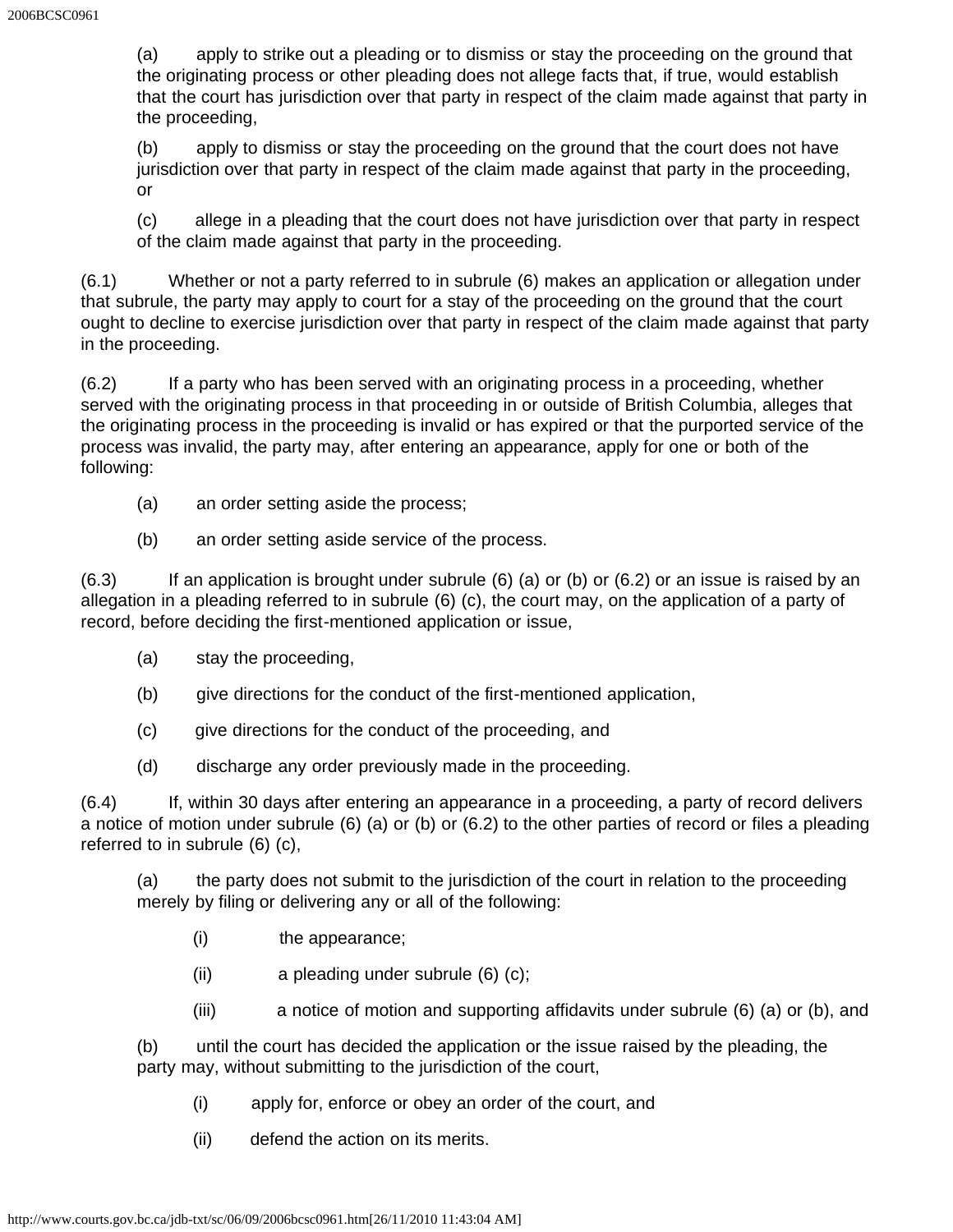[39] The defendants conceded in the course of submissions that the British Columbia court has jurisdiction *simpliciter*, and that the basis of the application is *forum non conveniens*. Accordingly, it is common ground that the relevant Rule for purposes of the defendant's application is Rule 14(6.1).

[40] Mr. Justice Preston considered this issue in *O'Brien v Simard*, 2006 BCSC 814. In that case, the defendant had filed a Statement of Defence that dealt with both the merits and jurisdiction. In addition, the defendant had issued a demand for discovery of documents and a notice to produce and had brought an application dealing with the terms of a Mareva injunction obtained by the plaintiff. The Notice of Motion sought a declaration that the court decline jurisdiction.

[41] Preston J. noted at para. 8:

Before the 2003 amendments to Rule 14, the actions of the defendant in defending the claim on the merits and seeking discovery of documents would have precluded her from successfully contesting the jurisdiction of the Court to hear the proceedings. She would be found to have attorned to the jurisdiction.

[42] Thus the sole question was whether the amendment to the Rule made a difference. The defendant contended that the amendments permitted the application on the basis of *forum non conveniens*. The plaintiff contended that the amendment relaxed the strict rules of attornment only if the attack was based on jurisdiction *simpliciter*.

[43] After a thorough review of the jurisprudence, Preston J. concluded at paras. 22-23:

On the basis of the terminology employed in these authorities, the proper interpretation of current *Rules* is that Rule 14(6) deals with jurisdiction *simpliciter* and Rule 14(6.1) deals with *forum conveniens*. The defendant has argued that both jurisdiction *simpliciter* and *forum conveniens* are captured by Rule 6 as a complete test for jurisdiction. That interpretation is contrary to the accepted use of terminology. Additionally, it would render Rule 6.1 redundant.

For these reasons, the protection from attornment under Rule 14(6.4) is only activated by a notice of motion or pleadings challenging jurisdiction *simpliciter* under Rule 14(6), not a challenge on the grounds of *forum non conveniens* under Rule 14(6.1).

[44] In the result, he dismissed the defendant's application. In so doing, he further noted at para. 25:

The *Court Jurisdiction and Proceedings Transfer Act*, S.B.C. 2003 c. 28 which was proclaimed in force after the hearing of this application does not affect the result that I have reached.

[45] Mr. Justice Preston's decision was a considered decision. None of the exceptions identified in Re Hansard *Spruce Mills Ltd.*, [1954] 4 D.L.R. 590 (B.C.S.C.) apply. Accordingly, I find that the defendants have attorned to the jurisdiction and that having done so, their application to have the court decline jurisdiction must be dismissed.

[46] That is sufficient to dispose of the defendant's application; however in the event that I am wrong, I will address the issue the defendant raises pursuant to s. 11 of the *Act*.

# **Should the Court Decline Jurisidiction?**

[47] The issue of whether the court should decline jurisdiction is now governed by the provisions of the *Act*.

[48] The defendants conceded that the courts of British Columbia have territorial competence as that term is defined in Part 2 of the *Act*. That is, it is conceded that there is a real and substantial connection between British Columbia and the facts on which the proceeding is based.

[49] The section that governs this application is therefore s. 11, which provides: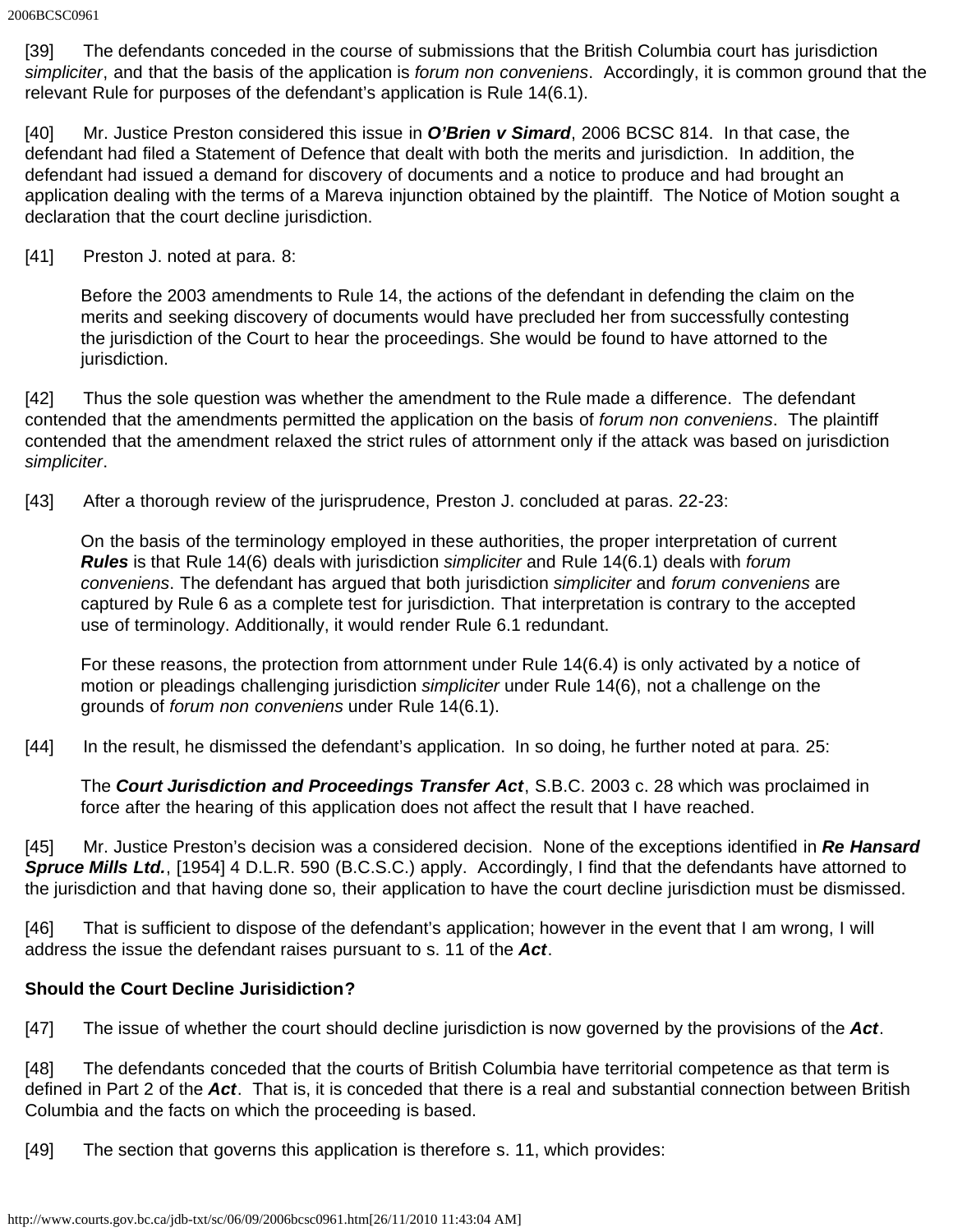Discretion as to the exercise of territorial competence

11 (1) After considering the interests of the parties to a proceeding and the ends of justice, a court may decline to exercise its territorial competence in the proceeding on the ground that a court of another state is a more appropriate forum in which to hear the proceeding.

(2) A court, in deciding the question of whether it or a court outside British Columbia is the more appropriate forum in which to hear a proceeding, must consider the circumstances relevant to the proceeding, including

- (a) the comparative convenience and expense for the parties to the proceeding and for their witnesses, in litigating in the court or in any alternative forum,
- (b) the law to be applied to issues in the proceeding,
- (c) the desirability of avoiding multiplicity of legal proceedings,
- (d) the desirability of avoiding conflicting decisions in different courts,
- (e) the enforcement of an eventual judgment, and
- (f) the fair and efficient working of the Canadian legal system as a whole.

[50] The annotation with respect to this section in the Uniform Law Conference of Canada notes that the section is meant to codify the doctrine of *forum non conveniens*, which was more recently confirmed in *Amchem Products Inc. v. British Columbia,* [1993] 1 S.C.R. 897 [*Achem*]. Accordingly, while the *Act* now governs, the principles from the earlier jurisprudence continue to provide a source of guidance.

[51] The factors listed in s. 11 must be addressed in the course of an application brought pursuant to s. 11. As an introductory matter, the defendants note that the matters at issue in this proceeding are narrower than the matters at issue in the proceedings commenced in Hawaii. They submit that the court's analysis in respect of this motion should focus on the entire range of the dispute between the parties.

[52] In my view, the existence and scope of parallel proceedings is a factor to be addressed in the analysis pursuant to s. 11 of the *Act*. However, for purposes of that analysis, where the section refers to "the proceeding" the proceeding in question is the British Columbia proceeding.

### **(a) The Comparative Convenience and Expense for the Parties to the Proceeding and for their Witnesses, it Litigating in the Court or in any Alternative Forum**

[53] With respect to the issue of residence, the plaintiff is resident in British Columbia and the defendants are resident in Hawaii.

[54] The defendant PHT operates primarily in Hawaii, but has operated in other states, territories and once in Greenland. It has never operated in Canada. PHS does not carry out business. Mr. Hauptman has never worked in Canada.

[55] Coulson carries on business in British Columbia and it carried out the work at issue in these proceedings at its facility in Port Alberni. In respect of its dealings with the Arroyo Grande Contract, it has done business in California.

[56] Coulson has identified 27 employees who had dealings with the defendants or who worked on Helicopter N261F and who are therefore potential witnesses. In addition, Wayne Coulson, Susan Merivitra and Jim Messer will be witnesses. All of the Coulson witnesses reside in British Columbia. There would be considerable expense and inconvenience to Coulson if these witnesses are required to travel to Hawaii for depositions and trial.

[57] Personnel associated with Maxcraft Avionics Ltd. and Acro Helipro Global Services have also been identified as potential witnesses. Both entities are located in British Columbia.

[58] The defendants have identified 7 PHT employees who are potential witnesses with respect to what PHT characterizes as the delay issue. These employees are residents in Hawaii. There would be expense and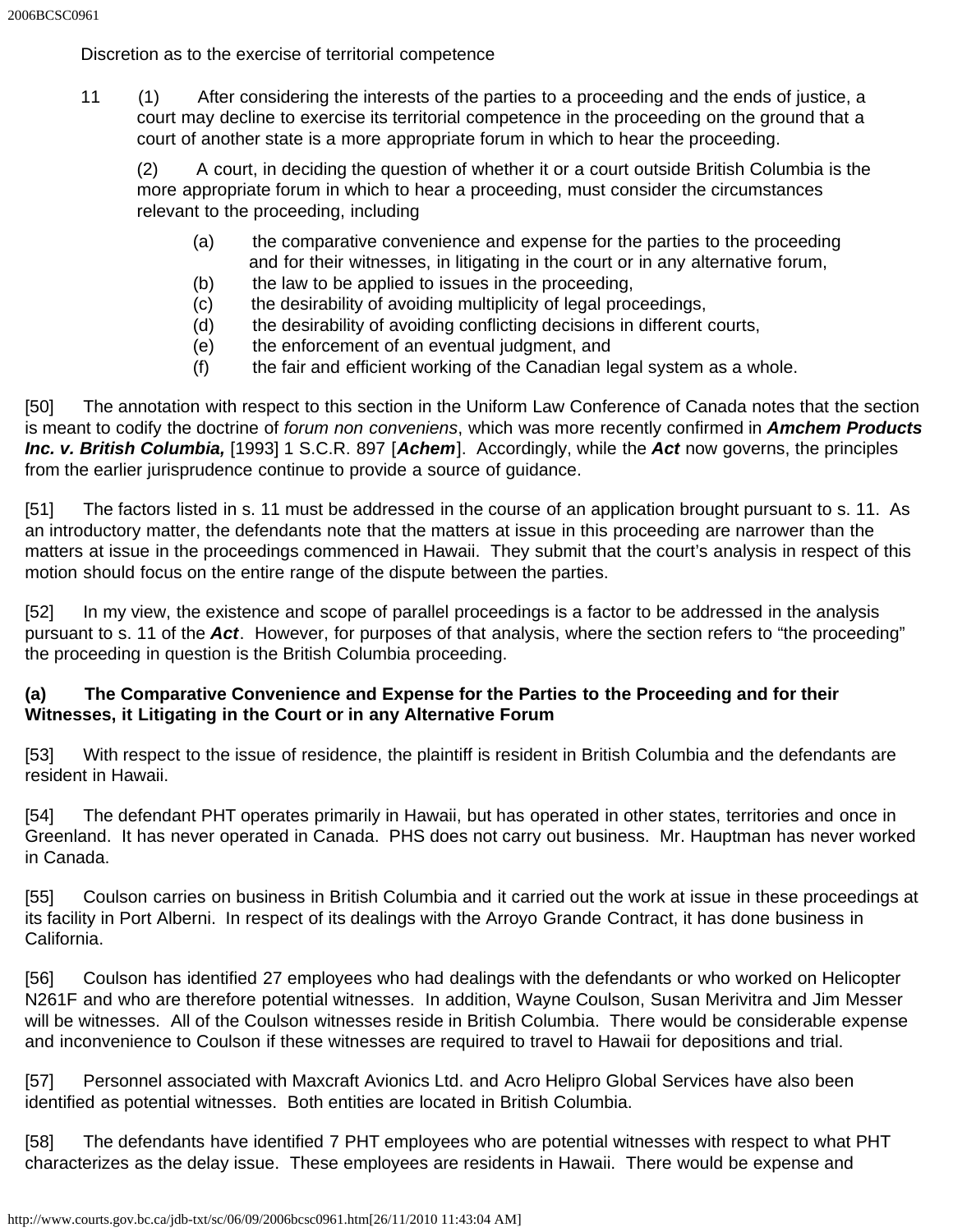inconvenience for them to travel to British Columbia.

[59] The defendants have also identified a number of other potential witnesses in Hawaii and California in relation to the matters that have been raised in the Hawaii Action that are not common to the British Columbia action.

[60] With respect to the California witnesses, the inconvenience and expense is likely close to the same with respect to both proposed forums.

[61] In my view, this factor is close to neutral with the balance in favour of British Columbia as the convenient forum with respect to the matters that are at issue in the British Columbia proceedings.

### **(b) The Law to be Applied to Issues in the Proceeding**

[62] I agree with the submission of the defendants that it is not clear what law will govern the resolution of the issues in relation to the action for debt regarding the inspection and rebuild of Helicopter N261F given that the defendants deny the Rebuild Agreement alleged by Coulson. The question of when, where and under what terms any agreement was entered into is very much in dispute. However, it is clear that the helicopter was shipped to British Columbia and that the work was done in British Columbia. The loss alleged was suffered by Coulson in this jurisdiction.

[63] With respect to the claim for conversion, the damage alleged was suffered in British Columbia. The rebuild took place in this province. Accordingly, the laws of this province ought to have been in the contemplation of the parties during their course of dealings: see *Moran v. Pyle National (Canada) Ltd.*, [1975] 1 S.C.R. 393 at 408-09. Thus the laws of this province are likely the substantive laws to govern with respect to the claims in tort in this proceeding.

[64] In my view the balance with respect to this element in relation to the British Columbia proceeding is in favour of British Columbia.

### **(c) The Desirability of Avoiding Multiplicity of Legal Proceedings**

[65] Proceedings have been commenced in Hawaii. There is overlap between those proceedings and the matters at issue in the British Columbia action. The defendants in Hawaii have applied to have that action stayed or dismissed. That application has not yet been heard.

[66] Thus, this is not a case in which a court in another jurisdiction has assumed jurisdiction. Accordingly, while comity remains a factor to be considered, it does not become a determining factor: see *Ingenium Technologies Corp. v. McGraw-Hill Companies, Inc.*, 2005 BCCA 358 at para. 21.

[67] If this court does not decline jurisdiction, there exists a possibility that there will be multiple proceedings. While that is a factor, in the circumstances it is not, in my view, a determining factor.

[68] The defendants submit that since there are matters alleged in the Hawaii Action that have not been alleged in the British Columbia proceeding, there will be litigation in Hawaii in any event. Therefore, they submit, the only way to avoid a multiplicity of proceedings is for this court to decline jurisdiction and to have the litigation proceed in Hawaii.

[69] I do not agree that that is the only way in which all of the issues could be resolved in a single proceeding in a single jurisdiction since the matters could all be litigated in British Columbia.

[70] Much depends on the results of the application in Hawaii. However, the possibility or even the likelihood that there could be parallel proceedings in circumstances in which the foreign court has not yet assumed jurisdiction does not, in itself, amount in my view, to a reason for this court to decline jurisdiction. To decline jurisdiction on that basis would be, in my view, to give too much significance to this factor. Further, while I am not suggesting that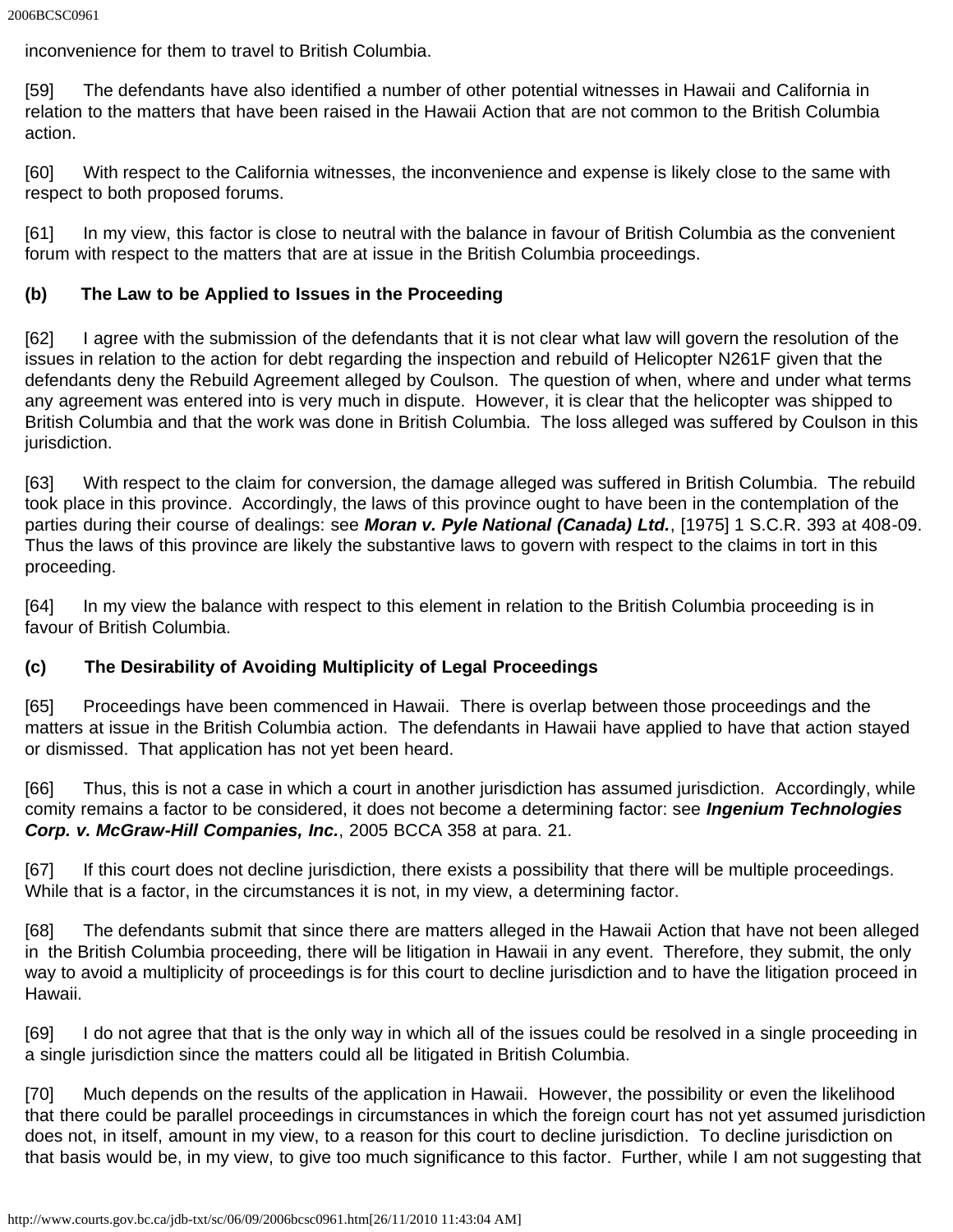this took place with respect to the allegations in the Hawaii Action, to give that much emphasis to the number and scope of allegations in the respective jurisdictions would provide an incentive to parties to artificially increase the number of causes of action alleged.

# **(d) The Desirability of Avoiding Conflicting Decision in Different Courts**

[71] Conflicting decisions could arise if both this court and the court in Hawaii were to assume jurisdiction with respect to the matters that are alleged in this action. However, the magnitude of that risk materializing must be considered in light of the fact that the District Court of Hawaii recognizes the doctrine of *forum conveniens* and has not yet ruled with respect to forum.

# **(e) The Enforcement of an Eventual Judgment**

[72] I agree with the submission of counsel for the plaintiff that this factor is neutral as the plaintiff in each jurisdiction would have to enforce its judgment in the other jurisdiction. There is no evidence before the court that either party would be unable to enforce its judgment in the foreign jurisdiction.

# **(f) The Fair and Efficient Working of the Canadian Legal System as a Whole**

[73] One factor that has been cited in decisions applying *Amchem* is the question of any juridical advantage to the plaintiff and disadvantage to the defendant in this jurisdiction: see *Stern v. Dove Audio Inc.*, [1994] B.C.J. No. 863 (S.C.) leave to appeal to C.A. refused, April 14, 1994, aff'd [ 1994] B.C.J. No. 2608 (C.A.). In that regard Coulson notes that PHT in the Hawaii Action has made allegations of conversion against Coulson and its personnel and intends on pursuing those allegations. Further, there is an ongoing investigation of Coulson regarding the alleged repossession of avionics parts taken from Helicopter N261F at the USFS Arroyo Grande station, in California, on or about October 29 or 30, 2005.

[74] Coulson submits that the jurisdictional advantage to Coulson of proceedings in British Columbia is that, any employee or personnel can answer the allegations of PHT and be protected by the *Canadian Charter of Rights and Freedoms*, s. 5(2) of the *Canada Evidence Act*, R.S.C. 1985, c. C-5, and s. 4(2) of the *Evidence Act*, R.S.B.C. 1996, c. 124.. Further, Mr. Hauptman and/or any personnel of PHT can answer the allegations of conversion made by Coulson, under the same protection. These provisions create a protection of use and derivative use immunity. That is, a civil plaintiff or defendant under investigation by criminal or quasi-criminal authorities may be compelled to submit to civil discovery but that evidence cannot be used to incriminate such a witness at a later proceeding: see *Hayward Securities Inc. v. Inter-Tech Resource Group Inc.* (1985), 68 B.C.L.R. 145 (C.A.), leave to appeal to S.C.C. refused, [1986] 1 S.C.R.

[75] Coulson submits further that a party to civil ligitation in the United States does not enjoy such right. If a party chooses to answer criminal allegations in a civil proceeding his evidence could be used against him in subsequent regulatory or criminal proceedings. However, the party can elect to assert his or her 5th Amendment privilege against self-incrimination.

[76] It appears from the affidavits of Hawaiian counsel that in the United States Federal Court, there exists the possibility that if a party elects to assert 5th Amendment rights in the course of a civil proceeding, the proceeding will be stayed until the conclusion of the criminal investigation or proceeding. It is not clear how matters would proceed in the absence of a stay. The decision cited in the affidavit of Joy Yanagida states that "courts have held that the defendant must make the choice whether to plead the fifth amendment rather than forcing a delay in plaintiff's recovery".

[77] This suggests that the position of a party in the Hawaiian Action facing possible criminal jeopardy may well be more precarious than it is in this jurisdiction. In any event, it is clear that a party's right to proceed with the civil action while preserving the constitutional protections present in this jurisdiction is not present in Hawaii.

[78] This does amount in my view to a juridical advantage to the plaintiff in this jurisdiction. The significance